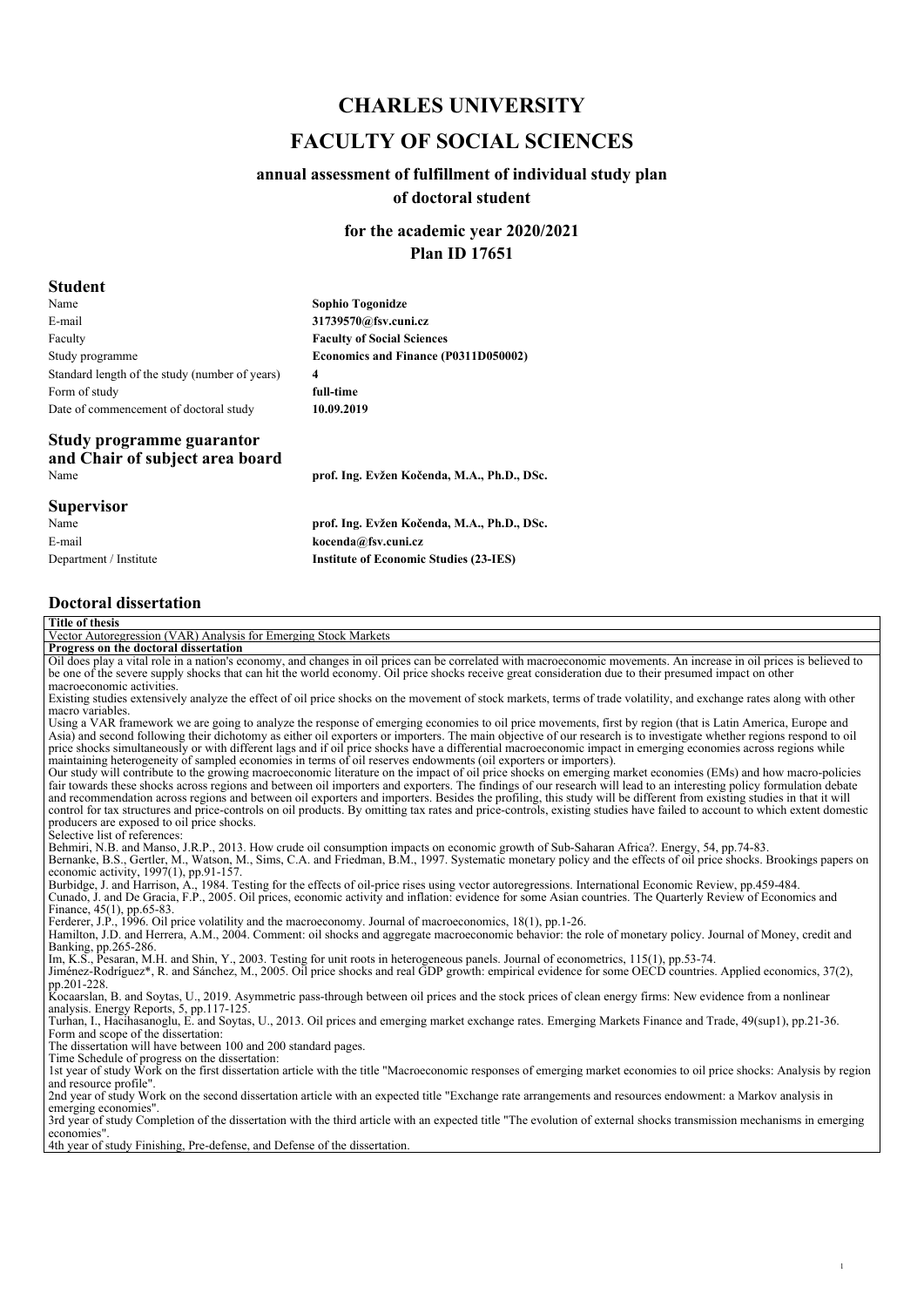#### *State doctoral examination and doctoral thesis defence*

| <b>Type</b>                         | Title, details          | Fulfilled<br>according<br>to SIS | Commentary to annual assessment |
|-------------------------------------|-------------------------|----------------------------------|---------------------------------|
| Doctoral<br>dissertation<br>defence | Defence of Dissertation | $---$                            | $- - -$                         |
|                                     | State Doctoral Exam     | $- - -$                          | $- - -$                         |
|                                     |                         |                                  |                                 |

#### *Course of study*

*Scheduled date of the state doctoral examination: November 2021 Scheduled date of the pre-defense: November 2022 Scheduled date of the defense of the dissertation: November 2023* 

#### *Duties – study plan*

| <b>Type</b> | Code          | <b>Title, details</b>                                    | Ac. year  | <b>Fulfillmen</b><br>t  | <b>Fulfilled</b><br>according | <b>Commentary to annual</b><br>assessment                                                                                                                                                                                           | Year of<br>insertion |
|-------------|---------------|----------------------------------------------------------|-----------|-------------------------|-------------------------------|-------------------------------------------------------------------------------------------------------------------------------------------------------------------------------------------------------------------------------------|----------------------|
|             |               |                                                          |           | according<br>to student | to SIS                        |                                                                                                                                                                                                                                     |                      |
| Course      | <b>JED511</b> | Teaching Assistantship (Full) A                          | 2019/2020 | fulfilled<br>2019/2020  | 21.05.2020<br>12:05           | I have successfully fulfilled all my<br>TA assistantship duties for the<br>Game theory (JEM013) class.                                                                                                                              | 2019/2020            |
| Course      | <b>JED414</b> | Quantitative Methods in Macroeconomics and<br>Finance I  | 2019/2020 | fulfilled<br>2019/2020  | 05.02.2020<br>12:02           | I was attending seminars in<br>Quantitative Methods in<br>Macroeconomics and Finance and<br>fulfilled requirements.<br>I was an opponent to my colleague<br>Levan Bezhanishvili when he<br>presented his topic in December,<br>2019 | 2019/2020            |
| Course      | <b>JED415</b> | Quantitative Methods in Macroeconomics and<br>Finance II | 2019/2020 | fulfilled               | 22.05.2020<br>12:05           | Because of COVID-19 restriction.<br>I presented my topic online in<br>March.                                                                                                                                                        | 2019/2020            |
| Course      | <b>JED511</b> | Teaching Assistantship (Full) A                          | 2020/2021 | fulfilled               | 17.05.2021<br>12:05           | I have successfully fulfilled all my<br>TA assistantship duties for the<br>Statistics class (JEB105).                                                                                                                               | 2019/2020            |
| Course      | <b>JED511</b> | Teaching Assistantship (Full) A                          | 2020/2021 | fulfilled               | 22.02.2021<br>12:02           | I have successfully fulfilled all my<br>TA assistantship duties for the<br>Game Theory class (JEM013).                                                                                                                              | 2019/2020            |
| Course      | <b>JED511</b> | Teaching Assistantship (Full) A                          | 2021/2022 | $---$                   | $\overline{a}$                | шш.,                                                                                                                                                                                                                                | 2019/2020            |
| Course      | <b>JED511</b> | Teaching Assistantship (Full) A                          | 2021/2022 | $---$                   | $---$                         | шш.,                                                                                                                                                                                                                                | 2019/2020            |
| Course      | <b>JED511</b> | Teaching Assistantship (Full) A                          | 2022/2023 | $\overline{a}$          | $\overline{a}$                |                                                                                                                                                                                                                                     | 2019/2020            |
| Course      | <b>JED511</b> | Teaching Assistantship (Full) A                          | 2022/2023 | $---$                   | $---$                         | ---                                                                                                                                                                                                                                 | 2019/2020            |
| Course      | JED414        | Quantitative Methods in Macroeconomics and<br>Finance I  | 2020/2021 | fulfilled               | 01.02.2021<br>12:02           | Course requirements fulfilled.                                                                                                                                                                                                      | 2019/2020            |
| Course      | <b>JED415</b> | Quantitative Methods in Macroeconomics and<br>Finance II | 2020/2021 | fulfilled               | 18.06.2021<br>12:06           | Course requirements fulfilled.                                                                                                                                                                                                      | 2019/2020            |
| Course      | <b>JED414</b> | Quantitative Methods in Macroeconomics and<br>Finance I  | 2021/2022 | $---$                   | $---$                         | ---                                                                                                                                                                                                                                 | 2019/2020            |
| Course      | <b>JED415</b> | Quantitative Methods in Macroeconomics and<br>Finance II | 2021/2022 | $---$                   | $\overline{a}$                | $\overline{a}$                                                                                                                                                                                                                      | 2019/2020            |
| Course      | <b>JED414</b> | Quantitative Methods in Macroeconomics and<br>Finance I  | 2022/2023 | $---$                   | $\cdots$                      | ---                                                                                                                                                                                                                                 | 2019/2020            |
| Course      | JED415        | Quantitative Methods in Macroeconomics and<br>Finance II | 2022/2023 | $\overline{a}$          | $\overline{a}$                | $\overline{a}$                                                                                                                                                                                                                      | 2019/2020            |
| Course      | <b>JED611</b> | Teaching Assistantship (Full) B                          | 2022/2023 | ---                     | $---$                         | ---                                                                                                                                                                                                                                 | 2019/2020            |
| Course      | <b>JED611</b> | Teaching Assistantship (Full) B                          | 2020/2021 | fulfilled               | $\overline{a}$                | I have successfully fulfilled all my<br>TA assistantship duties for the<br>Principles of Economics II class<br>(JEB102).                                                                                                            | 2020/2021            |
| Course      | JED711        | Teaching Assistantship (Full) C                          | 2020/2021 | fulfilled               | 24.06.2021<br>12:06           | I have successfully fulfilled all my<br>TA assistantship duties for the<br>Economics of Global Business<br>class (JEB135 and JPB334)                                                                                                | 2020/2021            |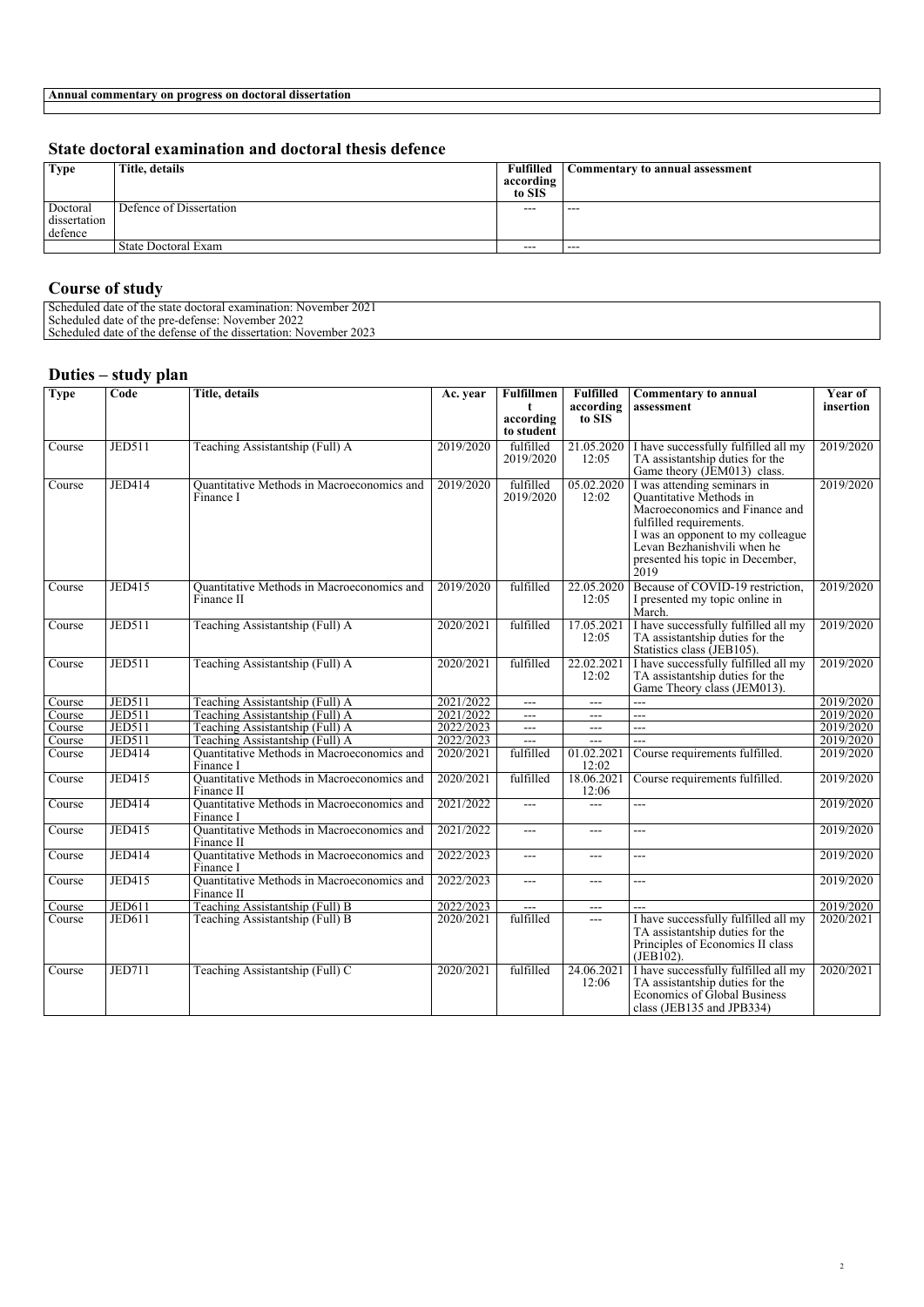| Duties – other |       |                                                                                                                                                                                                                                                                                                                                                                                                                                                                                                                                                                                                         |           |                         |                               |                                        |
|----------------|-------|---------------------------------------------------------------------------------------------------------------------------------------------------------------------------------------------------------------------------------------------------------------------------------------------------------------------------------------------------------------------------------------------------------------------------------------------------------------------------------------------------------------------------------------------------------------------------------------------------------|-----------|-------------------------|-------------------------------|----------------------------------------|
| Type           | Code  | <b>Title, details</b>                                                                                                                                                                                                                                                                                                                                                                                                                                                                                                                                                                                   | Ac. year  | <b>Fulfillmen</b><br>t  | <b>Fulfilled</b><br>according | <b>Commentary to annual assessment</b> |
|                |       |                                                                                                                                                                                                                                                                                                                                                                                                                                                                                                                                                                                                         |           | according<br>to student | to SIS                        |                                        |
| Other          | ---   | Grant activities<br>Application to the Grant Agency of the UK<br>competition with an expected topic<br>"Macroeconomic responses of emerging market<br>economies to oil price shocks: Analysis by<br>region and resource profile". Application to the<br>Grant Agency of the UK competition. In case<br>my project will not be accepted for financing, I<br>will submit the new application in subsequent<br>years of study.                                                                                                                                                                             | 2019/2020 | fulfilled<br>2019/2020  | $\sim$ $\sim$ $\sim$          | ---                                    |
| Other          | ---   | Defenses<br>I will attend at least 50% of dissertation<br>defenses held at the IES FSV UK.                                                                                                                                                                                                                                                                                                                                                                                                                                                                                                              | 2019/2020 | fulfilled<br>2019/2020  | $\overline{a}$                | ---                                    |
| Other          | ---   | BT and MT refereeing<br>I will serve as an opponent of Bachelor's and<br>Master's theses.                                                                                                                                                                                                                                                                                                                                                                                                                                                                                                               | 2019/2020 | fulfilled<br>2019/2020  | $\overline{a}$                | ---                                    |
| Other          | $---$ | <b>Study Documents</b><br>Till May 31 of this academic year, I will have<br>delivered my "Annual assessment of fulfilling<br>the $ISP" +$<br>"Supplement", in which I further specify the<br>intended course of my doctoral studies over the<br>next academic year.<br>In the case of termination of my study<br>interruption, I will fill in the required documents<br>("Annual assessment of<br>fulfilling the ISP" + "Supplement" for the next<br>academic year) within a month from the end of<br>my study<br>interruption period.                                                                  | 2019/2020 | fulfilled<br>2019/2020  | $\overline{a}$                | ---                                    |
| Publication    | $---$ | <b>IES WP Publication</b><br>Publication of an IES WP with an expected title<br>"Macroeconomic responses of emerging market<br>economies to oil price shocks: Analysis by<br>region and resource profile". This WP will be<br>joint work with my diploma thesis supervisor<br>Evzen Kocenda.                                                                                                                                                                                                                                                                                                            | 2019/2020 | fulfilled<br>2019/2020  | $---$                         | ---                                    |
| Training       | ---   | Methodological seminar for PhD students<br>In the 1st year of study, I will attend a<br>methodological seminar for teaching.                                                                                                                                                                                                                                                                                                                                                                                                                                                                            | 2019/2020 | fulfilled<br>2019/2020  | $\overline{a}$                | ---                                    |
| Conference     | $---$ | Conferenc<br>By the end of the 4th year of study, I will<br>actively participate in at least two international<br>scientific conferences.                                                                                                                                                                                                                                                                                                                                                                                                                                                               | 2022/2023 | $---$                   | $---$                         | ---                                    |
| Publication    | ---   | Macroeconomic responses of emerging market<br>economies to oil price shocks: Analysis by<br>region and resource profile (Scopus submission)<br>Submission to a foreign journal listed in the<br>Scopus database. The paper will be based on my<br>diploma thesis, with an expected title<br>"Macroeconomic responses of emerging market"<br>economies to oil price shocks: Analysis by<br>region and resource profile". In case of very<br>positive reviews on the IES WP version, we<br>plan to submit to the Journal of Financial<br>Econometrics of the Best Diploma Theses<br>$(5$ -year IF = 0.6). | 2019/2020 | fulfilled<br>2019/2020  | $---$                         | ---                                    |
| Publication    | ---   | Macroeconomic responses of emerging market<br>economies to oil price shocks: Analysis by<br>region and resource profile (Scopus submission)<br>Submission to a foreign journal listed in the<br>Scopus database with an expected title<br>"Macroeconomic responses of emerging market"<br>economies to oil price shocks: Analysis by<br>region and resource profile". In case of a very<br>positive review of the IES WP version, we plan<br>to submit to the Journal Emerging Markets<br>Finance and Trade (5-year IF= $1.\overline{9}$ ).                                                             | 2019/2020 | fulfilled<br>2019/2020  | $---$                         | ---                                    |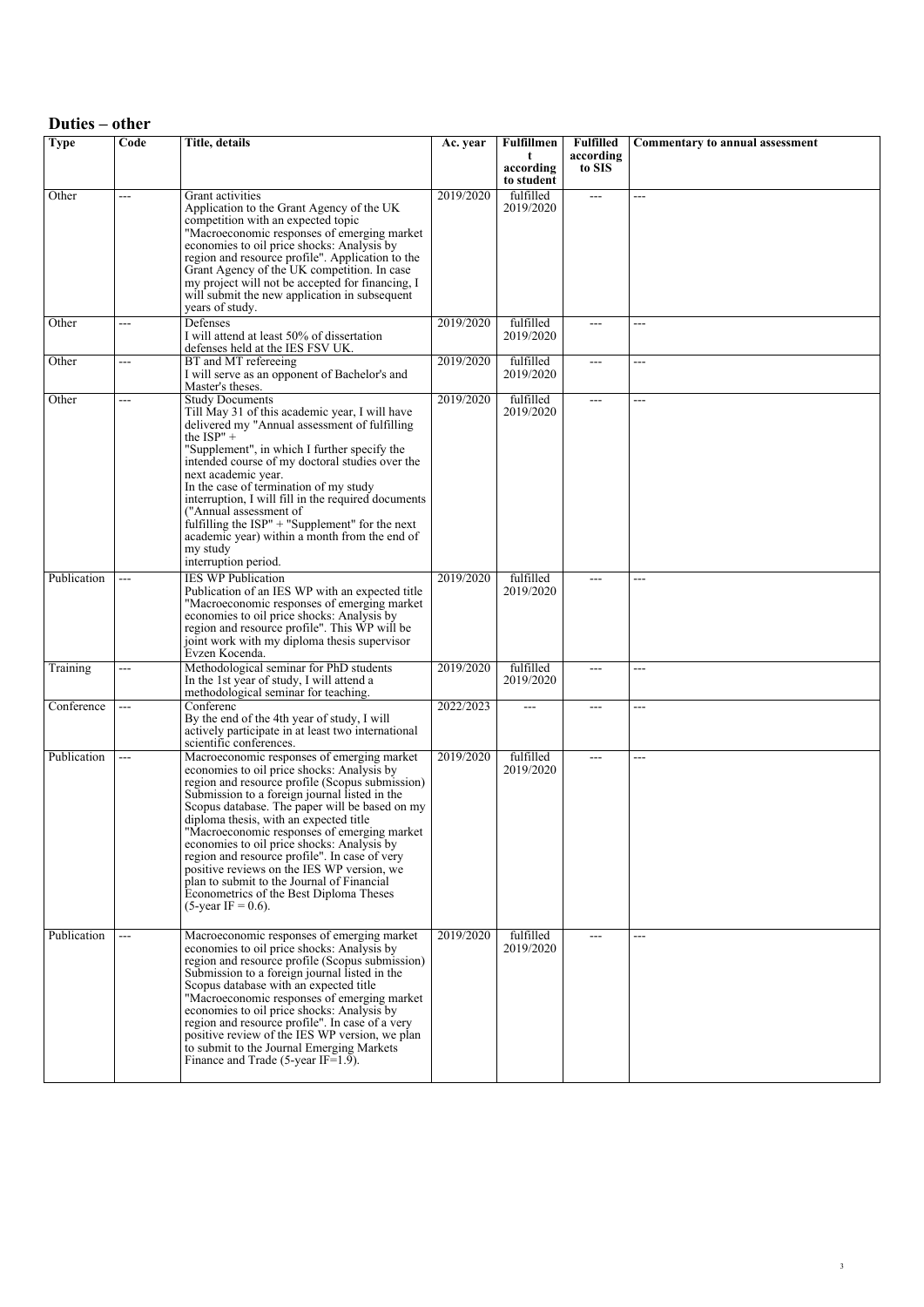| <b>Type</b>      | Code  | Title, details                                                                                                                                                                                                                                                                                                                                                                                                                                                                                                                 | Ac. year  | Fulfillmen                   | <b>Fulfilled</b>    | Commentary to annual assessment                                                                         |
|------------------|-------|--------------------------------------------------------------------------------------------------------------------------------------------------------------------------------------------------------------------------------------------------------------------------------------------------------------------------------------------------------------------------------------------------------------------------------------------------------------------------------------------------------------------------------|-----------|------------------------------|---------------------|---------------------------------------------------------------------------------------------------------|
|                  |       |                                                                                                                                                                                                                                                                                                                                                                                                                                                                                                                                |           | t<br>according<br>to student | according<br>to SIS |                                                                                                         |
| Publication      | $---$ | The evolution of external shocks transmission<br>mechanisms in emerging economies (IES WP<br>submission)<br>Submission to the IES WP series with an<br>expected title "The evolution of external shocks<br>transmission mechanisms in emerging<br>economies"                                                                                                                                                                                                                                                                   | 2021/2022 | $\sim$                       | $---$               | ---                                                                                                     |
| *Publicatio<br>n | $---$ | Vector Autoregression (VAR) Analysis for<br>Emerging Markets (Scopus submission)<br>Submission to a foreign journal listed in the<br>Scopus database with an expected title "Vector<br>Autoregression (VAR) Analysis for Emerging<br>Markets "                                                                                                                                                                                                                                                                                 | 2021/2022 | $---$                        | ---                 | The title of the study has been changed.                                                                |
| Other            | $---$ | Defenses<br>I will attend at least 50% of dissertation<br>defenses held at the IES FSV UK.                                                                                                                                                                                                                                                                                                                                                                                                                                     | 2020/2021 | fulfilled                    | $---$               | Defense attendance of at least 50% fulfilled, I<br>have attended 11 of 20 defenses since<br>20/05/2020. |
| Other            | ---   | BT and MT refereeing<br>I will serve as an opponent of Bachelor's and<br>Master's theses.                                                                                                                                                                                                                                                                                                                                                                                                                                      | 2020/2021 | fulfilled                    | ---                 | Neither bachelor's nor master's theses were<br>assigned to me this academic year.                       |
| Other            | $---$ | <b>Study Documents</b><br>Till May 31 of this academic year, I will have<br>delivered my "Annual assessment of fulfilling<br>the ISP" + "Supplement", in which I further<br>specify the intended course of my doctoral<br>studies over the next academic year.<br>In the case of termination of my study<br>interruption, I will fill in the required documents<br>("Annual assessment of fulfilling the ISP" +<br>"Supplement" for the next academic year)<br>within a month from the end of my study<br>interruption period. | 2020/2021 | fulfilled                    | ---                 | I will submit my study documents until May 31.                                                          |
| *Other           | $---$ | Grant activities<br>Application to the Grant Agency of the UK<br>competition with an expected topic 1.Exchange<br>rate arrangements and resources endowment: a<br>Markov analysis in emerging economies".<br>Application to the Grant Agency of the UK<br>competition. In case my project will not be<br>accepted for financing, I will submit the new<br>application in subsequent years of study.                                                                                                                            | 2020/2021 | $---$                        | ---                 | The title of the project has been changed.                                                              |
| Other            | $---$ | Mobility<br>I intend to apply for (6 months to 1 year)<br>mobility to the top universities in order to work<br>on my research                                                                                                                                                                                                                                                                                                                                                                                                  | 2021/2022 | $---$                        | $---$               | ---                                                                                                     |
| *Publicatio<br>n | $---$ | Exchange rate arrangements and resources<br>endowment: a Markov analysis in emerging<br>economies (IES WP submission)<br>Submission to the IES WP series with an<br>expected title "Exchange rate arrangements and<br>resources endowment: a Markov analysis in<br>emerging economies".                                                                                                                                                                                                                                        | 2020/2021 | $---$                        | $---$               | The title of the study has been changed.                                                                |
| *Publicatio<br>n | $---$ | Exchange rate arrangements and resources<br>endowment: a Markov analysis in emerging<br>economies (Scopus submission)<br>Submission to a foreign journal listed in the<br>Scopus database with an expected title<br>"Exchange rate arrangements and resources<br>endowment: a Markov analysis in emerging<br>economies"                                                                                                                                                                                                        | 2021/2022 | $---$                        | $---$               | The title of the study has been changed.                                                                |
| Other            | ---   | Defenses<br>I will attend at least 50% of defenses or at least<br>7 defenses, whatever is lower.                                                                                                                                                                                                                                                                                                                                                                                                                               | 2021/2022 | $---$                        | ---                 | ---                                                                                                     |
| Other            | $---$ | BT and MT refereeing<br>I will serve as an opponent of Bachelor's and<br>Master's theses.                                                                                                                                                                                                                                                                                                                                                                                                                                      | 2021/2022 | $\qquad \qquad \text{---}$   | $---$               | ---                                                                                                     |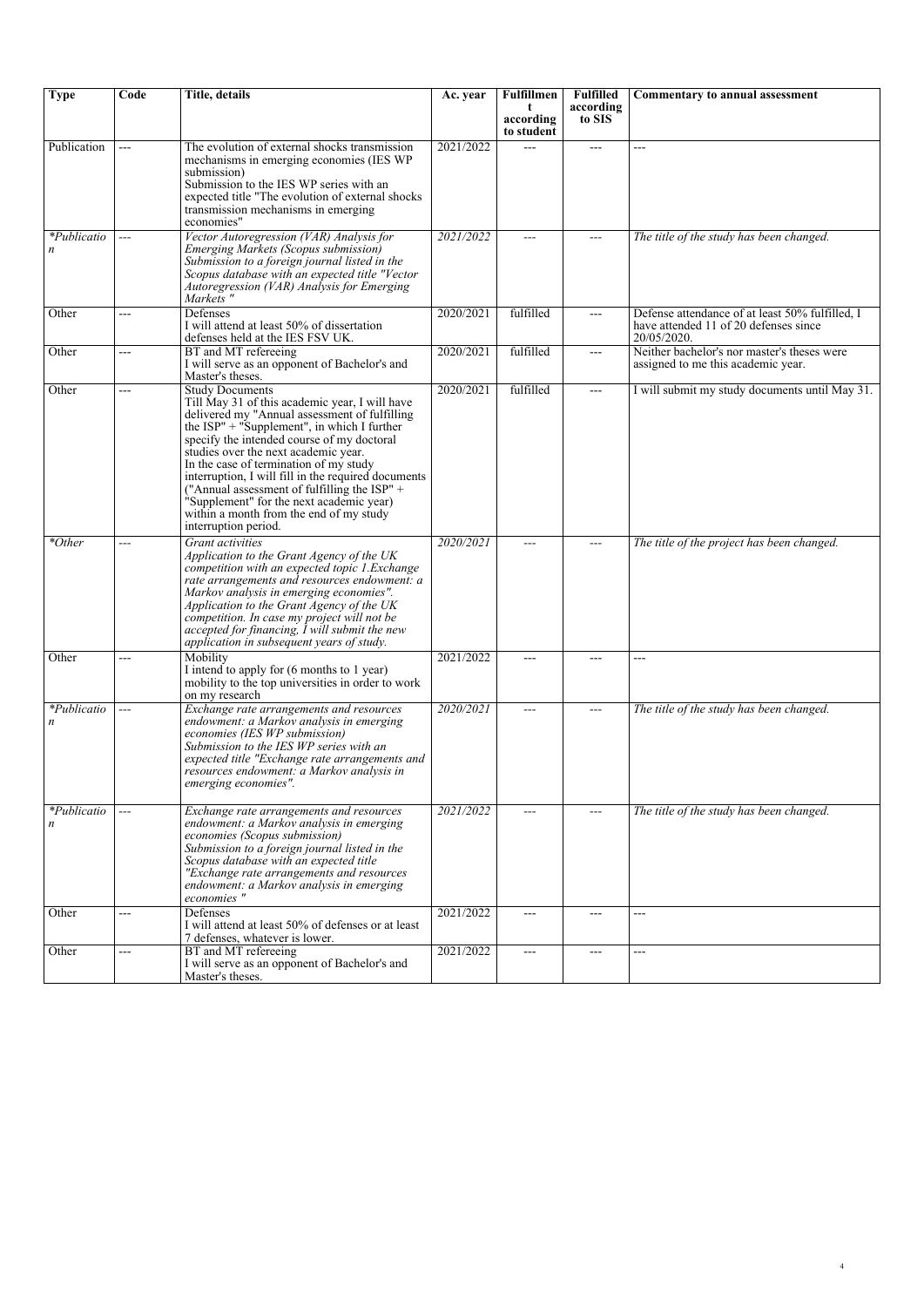| <b>Type</b> | Code | Title, details                                                                                                                                                                                                                                                                                                                                                                                                                                                                                                                        | Ac. year  | Fulfillmen                   | <b>Fulfilled</b>    | Commentary to annual assessment                                                                                                                                                                                                                                                                                                                                                                                               |
|-------------|------|---------------------------------------------------------------------------------------------------------------------------------------------------------------------------------------------------------------------------------------------------------------------------------------------------------------------------------------------------------------------------------------------------------------------------------------------------------------------------------------------------------------------------------------|-----------|------------------------------|---------------------|-------------------------------------------------------------------------------------------------------------------------------------------------------------------------------------------------------------------------------------------------------------------------------------------------------------------------------------------------------------------------------------------------------------------------------|
|             |      |                                                                                                                                                                                                                                                                                                                                                                                                                                                                                                                                       |           | t<br>according<br>to student | according<br>to SIS |                                                                                                                                                                                                                                                                                                                                                                                                                               |
| Other       | ---  | <b>Study Documents</b><br>Till May 31 of this academic year, I will have<br>delivered my "Annual assessment of fulfilling<br>the $ISP'' + "Supplement", in which I further$<br>specify the intended course of my doctoral<br>studies over the next academic year. In the case<br>of termination of my study interruption, I will<br>fill in the required documents ("Annual"<br>assessment of fulfilling the $ISP'' +$<br>"Supplement" for the next academic year)<br>within a month from the end of my study<br>interruption period. | 2021/2022 | $\sim$                       | $\overline{a}$      | ---                                                                                                                                                                                                                                                                                                                                                                                                                           |
| Publication | ---  | Publication<br>"The evolution of external shocks transmission"<br>mechanisms in emerging economies" (IES WP<br>submission)<br>Submission to the IES WP series with an<br>expected title "The evolution of external shocks<br>transmission mechanisms in emerging<br>economies".<br>This WP will be joint work with my diploma<br>thesis supervisor Evzen Kocenda.                                                                                                                                                                     | 2021/2022 | ---                          | ---                 | ---                                                                                                                                                                                                                                                                                                                                                                                                                           |
| Publication | ---  | Publication<br>Macroeconomic responses of emerging market<br>economies to oil price shocks: Analysis by<br>region and resource profile. (Scopus<br>submission)<br>Submission to a foreign journal listed in the<br>Scopus database with an expected title<br>"Macroeconomic responses of emerging market<br>economies to oil price shocks: Analysis by<br>region and resource profile.                                                                                                                                                | 2021/2022 |                              |                     | ---                                                                                                                                                                                                                                                                                                                                                                                                                           |
| Other       | ---  | <b>Grant activities</b><br>Application to the Grant Agency of the UK<br>competition with the title of the project:<br>"Macroeconomic implications of oil price<br>shocks to emerging economies: a Markov<br>regime-switching approach". In case my project<br>will not be accepted for financing, I will submit<br>the new application in subsequent years of<br>study.                                                                                                                                                               | 2020/2021 | fulfilled                    | $\overline{a}$      | I have submitted two of GAUK's projects. The<br>project with the title: "The effect of price and<br>non-price factors on residential energy demand:<br>Micro data estimation", where my role was Co-<br>researcher, and my second application<br>"Macroeconomic implications of oil price<br>shocks to emerging economies: a Markov<br>regime-switching approach".<br>None of the projects have been accepted for<br>funding. |
| Publication | ---  | Publication<br>Macroeconomic implications of oil price shocks<br>to emerging economies: a Markov regime-<br>switching approach (IES WP submission)<br>Submission to the IES WP series with an<br>expected title "Macroeconomic implications of<br>oil price shocks to emerging economies: a<br>Markov regime-switching approach". This WP<br>will be joint work with my diploma thesis<br>supervisor Evzen Kocenda.                                                                                                                   | 2020/2021 | fulfilled                    | $---$               | By the end of this academic year, I will submit<br>my study to the IES WP series.                                                                                                                                                                                                                                                                                                                                             |
| Publication | ---  | Publication<br>Macroeconomic implications of oil price shocks<br>to emerging economies: a Markov regime-<br>switching approach (Scopus submission)<br>Submission to a foreign journal listed in the<br>Scopus database with an expected title<br>"Macroeconomic implications of oil price"<br>shocks to emerging economies: a Markov<br>regime-switching approach".                                                                                                                                                                   | 2021/2022 | $---$                        | $---$               | ---                                                                                                                                                                                                                                                                                                                                                                                                                           |

*\* marked duties were deleted from the study plan in the year of assessment*

### *Other commentaries to the annual assessment*

| Tvpe       | to annual assessment /<br><b>∴ommentar</b> |
|------------|--------------------------------------------|
| Annual     | ---                                        |
| assessment |                                            |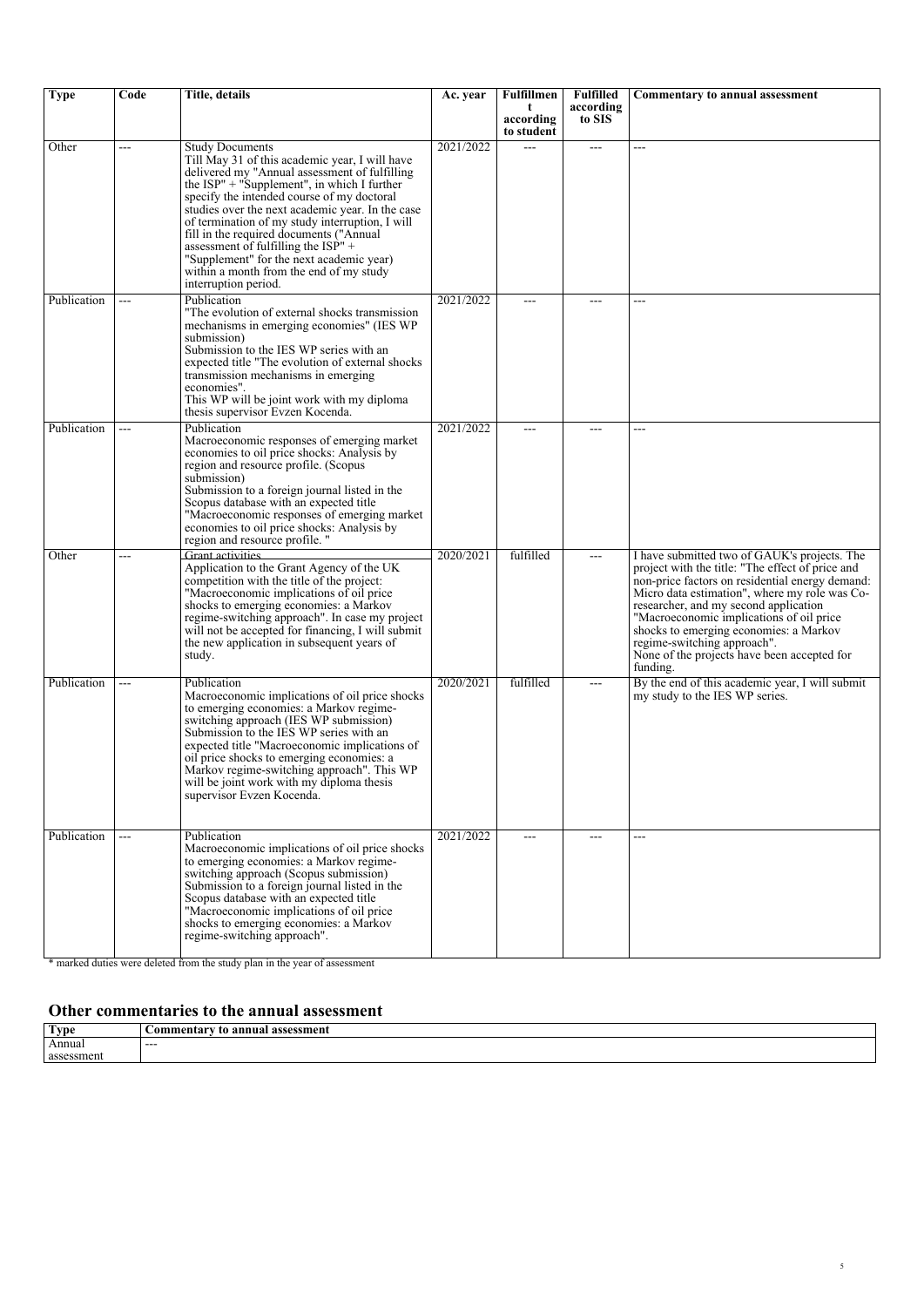## *Overall assessment of fulfilling the plan*

| <b>Type</b>                       | <b>Commentaries and assessment</b>                                                                                                                                                                                                                                                                                                                                                                                                                                                                                                                                                                                                                                                                                                                                                                                                          |   |
|-----------------------------------|---------------------------------------------------------------------------------------------------------------------------------------------------------------------------------------------------------------------------------------------------------------------------------------------------------------------------------------------------------------------------------------------------------------------------------------------------------------------------------------------------------------------------------------------------------------------------------------------------------------------------------------------------------------------------------------------------------------------------------------------------------------------------------------------------------------------------------------------|---|
| Student's summary                 | I have fulfilled most of my responsibilities that I planned for the current academic year. I have served as a teaching assistant in 4<br>subjects and earned 4 credits overall. I participated in one seminar course and attended more than 50% of Ph.D. defenses. I have<br>submitted two projects to GAUK.<br>Our team has been working on the research topic: Macroeconomic responses of emerging market economies to oil price shocks:<br>Analysis by region and resource profile.<br>The study has been published at the IES WP series. We are planning to submit it to a foreign journal listed in the Scopus database.<br>Our team is working on the research topic: Macroeconomic implications of oil price shocks to emerging economies: a Markov<br>regime-switching approach. We are planning to submit it at the IES WP series. |   |
| Supervisor's proposal             | Sophie fulfills her ISP quite well with some exceptions. Despite of having a WP (Macroeconomic responses of emerging market<br>economies to oil price shocks: Analysis by region and resource profile), this paper was not finalized and submitted to a journal yet.<br>Work on other paper (Macroeconomic implications of oil price shocks to emerging economies) is in slow progress. At the moment I<br>assign B for her ISP. Bud if an initiative is taken towards both papers before the end of academic year, then the A will be a fair<br>assessment. Evzen Kocenda                                                                                                                                                                                                                                                                  | R |
| Decision of Subject Area<br>Board | Update 26.9: First publication submitted to a journal. Second paper finished; student currently working on revisions.                                                                                                                                                                                                                                                                                                                                                                                                                                                                                                                                                                                                                                                                                                                       |   |

#### *Under 10 (8) of Code of Study and Examination of Charles University , the student has fulfilled his/her individual study plan.*

*Subject Area Board proposes CONTITUATION of study*

| <b>Supervisor</b>                                                                          | <b>Student</b>                              |
|--------------------------------------------------------------------------------------------|---------------------------------------------|
| prof. Ing. Evžen Kočenda, M.A., Ph.D., DSc.                                                | Sophio Togonidze                            |
| 21.05.2021                                                                                 | 21.05.2021                                  |
| Approved by Subject Area Board of doctoral study programme (field of study) on: 05.10.2021 |                                             |
| <b>Chair of Subject Area Board</b>                                                         | Study programme guarantor                   |
| prof. Ing. Evžen Kočenda, M.A., Ph.D., DSc.                                                | prof. Ing. Evžen Kočenda, M.A., Ph.D., DSc. |

*12.10.2021 12.10.2021*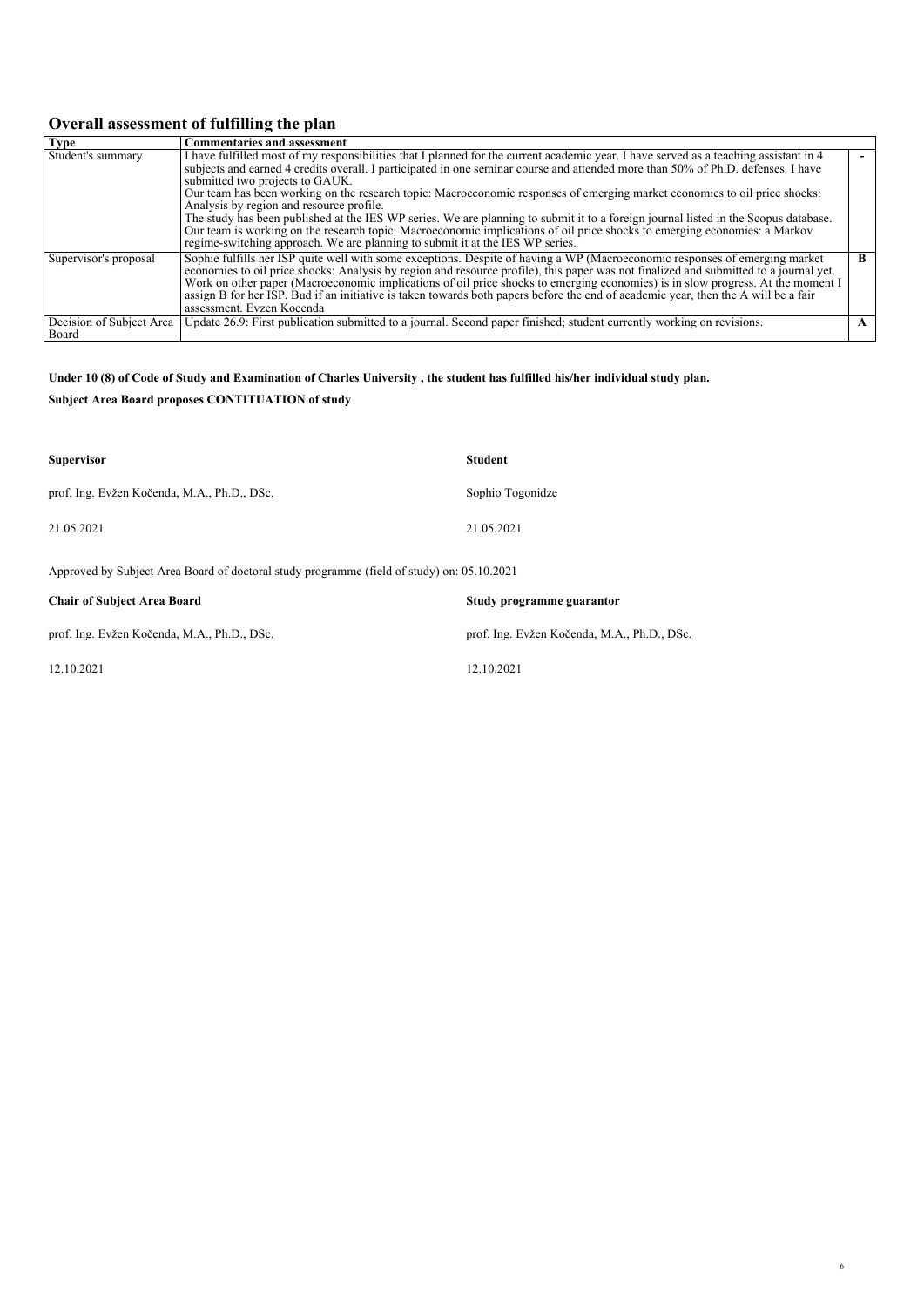# *CHARLES UNIVERSITY FACULTY OF SOCIAL SCIENCES*

## *Supplement No. 2 Plan ID 17651 for the academic year 2020/2021*

*to the individual study plan approved by Subject Area Board on: 05.10.2021*

*Name of student of doctoral study programme: Sophio Togonidze*

*Born: 14.12.1985, Gori*

| <b>Type</b> | Changes in the individual study plan (new study duty, cancelled study duty, change in the fulfillment deadline)                                                                                                                                                                                                                                                                       | original<br>deadline* | new<br>fulfillment |
|-------------|---------------------------------------------------------------------------------------------------------------------------------------------------------------------------------------------------------------------------------------------------------------------------------------------------------------------------------------------------------------------------------------|-----------------------|--------------------|
|             |                                                                                                                                                                                                                                                                                                                                                                                       |                       | deadline*          |
| Other       | Mobility                                                                                                                                                                                                                                                                                                                                                                              | 2020/2021             | 2021/2022          |
| Publication | Submission to a foreign journal listed in the Scopus database with an expected title "Exchange rate arrangements and                                                                                                                                                                                                                                                                  | 2020/2021             | 2021/2022          |
|             | resources endowment: a Markov analysis in emerging economies "                                                                                                                                                                                                                                                                                                                        |                       |                    |
| Publication | Submission to a foreign journal listed in the Scopus database with an expected title "Vector Autoregression (VAR)<br>Analysis for Emerging Markets "                                                                                                                                                                                                                                  | 2021/2022             | cancelled          |
| Other       | Grant activities                                                                                                                                                                                                                                                                                                                                                                      | 2020/2021             | cancelled          |
| Publication | Submission to the IES WP series with an expected title "Exchange rate arrangements and resources endowment: a Markov<br>analysis in emerging economies".                                                                                                                                                                                                                              | 2020/2021             | cancelled          |
| Course      | Teaching Assistantship (Full) B                                                                                                                                                                                                                                                                                                                                                       | $---$                 | 2020/2021          |
| Course      | Teaching Assistantship (Full) C                                                                                                                                                                                                                                                                                                                                                       |                       | 2020/2021          |
| Publication | Submission to a foreign journal listed in the Scopus database with an expected title "Exchange rate arrangements and<br>resources endowment: a Markov analysis in emerging economies "                                                                                                                                                                                                | 2021/2022             | cancelled          |
| Other       | Defenses                                                                                                                                                                                                                                                                                                                                                                              | $---$                 | 2021/2022          |
| Other       | BT and MT refereeing                                                                                                                                                                                                                                                                                                                                                                  | ---                   | 2021/2022          |
| Other       | <b>Study Documents</b>                                                                                                                                                                                                                                                                                                                                                                | ---                   | 2021/2022          |
| Publication | "The evolution of external shocks transmission mechanisms in emerging economies" (IES WP submission) Submission to<br>the IES WP series with an expected title "The evolution of external shocks transmission mechanisms in emerging<br>economies". This WP will be joint work with my diploma thesis supervisor Evzen Kocenda.                                                       | ---                   | 2021/2022          |
| Publication | Macroeconomic responses of emerging market economies to oil price shocks: Analysis by region and resource profile.<br>(Scopus submission) Submission to a foreign journal listed in the Scopus database with an expected title "Macroeconomic<br>responses of emerging market economies to oil price shocks: Analysis by region and resource profile. "                               | $---$                 | 2021/2022          |
| Other       | Grant activities                                                                                                                                                                                                                                                                                                                                                                      | ---                   | 2020/2021          |
| Publication | Macroeconomic implications of oil price shocks to emerging economies: a Markov regime-switching approach (IES WP)<br>submission) Submission to the IES WP series with an expected title "Macroeconomic implications of oil price shocks to<br>emerging economies: a Markov regime-switching approach". This WP will be joint work with my diploma thesis<br>supervisor Evzen Kocenda. | ---                   | 2020/2021          |
| Publication | Macroeconomic implications of oil price shocks to emerging economies: a Markov regime-switching approach (Scopus<br>submission) Submission to a foreign journal listed in the Scopus database with an expected title "Macroeconomic<br>implications of oil price shocks to emerging economies: a Markov regime-switching approach".                                                   | ---                   | 2021/2022          |